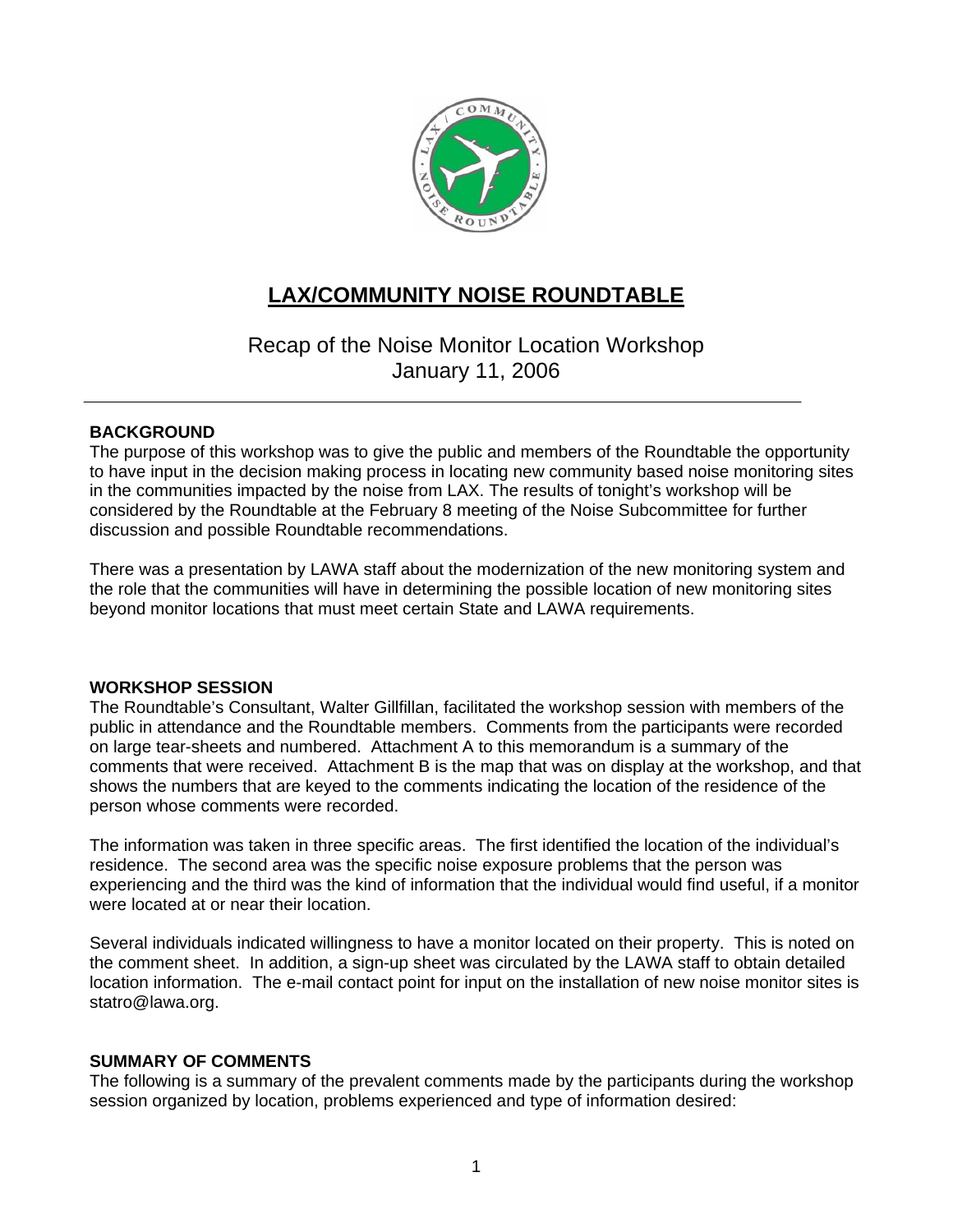## **ATTACHMENT A**

## Comments from Participants LAX Noise Monitor Location Workshop

January 11, 2006

| <b>RESIDENT</b> | <b>PROBLEMS THAT ARE</b>                                  | <b>INFORMATION DESIRED FROM A</b>                                 |
|-----------------|-----------------------------------------------------------|-------------------------------------------------------------------|
| <b>LOCATION</b> | <b>EXPERIENCED</b>                                        | <b>MONITOR</b>                                                    |
| (keyed to       |                                                           |                                                                   |
| map)            |                                                           |                                                                   |
| 1.              | • Aircraft arrivals R/W 24 single<br>event loudness       | SEL noise measurements<br>$\bullet$<br>Low frequency noise levels |
|                 | Low frequency noise from                                  |                                                                   |
|                 | thrust reversal                                           |                                                                   |
|                 | Low frequency noise from                                  |                                                                   |
|                 | engine run-ups                                            |                                                                   |
| 2.              | During in climate weather,<br>$\bullet$                   | • Flight track information                                        |
|                 | there loud overhead departures                            | Single event noise levels                                         |
|                 | between the map areas J and                               | • Accumulative noise exposure                                     |
|                 | D                                                         |                                                                   |
| 3.              | Noise problem is wide-spread<br>$\bullet$                 | • Single event noise levels                                       |
|                 | Overhead departures during<br>east operations             | • Low frequency noise levels                                      |
|                 | Overhead arrivals during<br>$\bullet$                     |                                                                   |
|                 | regular operations                                        |                                                                   |
|                 | Low over flights during night<br>$\bullet$                |                                                                   |
|                 | operations                                                |                                                                   |
|                 | North side during late night                              |                                                                   |
|                 | operations                                                |                                                                   |
|                 | • Car alarms are set off by loud                          |                                                                   |
|                 | noise events                                              |                                                                   |
| 4.              | • Over flight by turbo-prop                               | • Number of over flights                                          |
|                 | aircraft                                                  | • Single event noise levels                                       |
|                 | All departures are over flights<br>during east operations | • Altitude of the over flights                                    |
|                 | High terrain places houses                                |                                                                   |
|                 | closer to flight paths                                    |                                                                   |
| 5.              | • Short approaches to Runway                              | • Single event noise levels                                       |
|                 | 24R cause over flight by jet and                          | • Duration of the noise event                                     |
|                 | turbo-prop aircraft                                       | • Low frequency noise levels                                      |
|                 | Cross-over arrivals to Runways                            | • Type of aircraft                                                |
|                 | 25 cause over flight noise                                |                                                                   |
|                 | East departures to the north<br>$\bullet$                 |                                                                   |
|                 | from Runways 06                                           |                                                                   |
|                 | Late night noise during Over<br>Ocean operations          |                                                                   |
| 6.              | Low frequency noise levels<br>$\bullet$                   | • Need the 60 CNEL noise contour                                  |
|                 | Causing damage to building<br>$\bullet$                   |                                                                   |
|                 | Outside of the 65 CNEL noise                              |                                                                   |
|                 | contour                                                   |                                                                   |
|                 | Not eligible for sound insulation                         |                                                                   |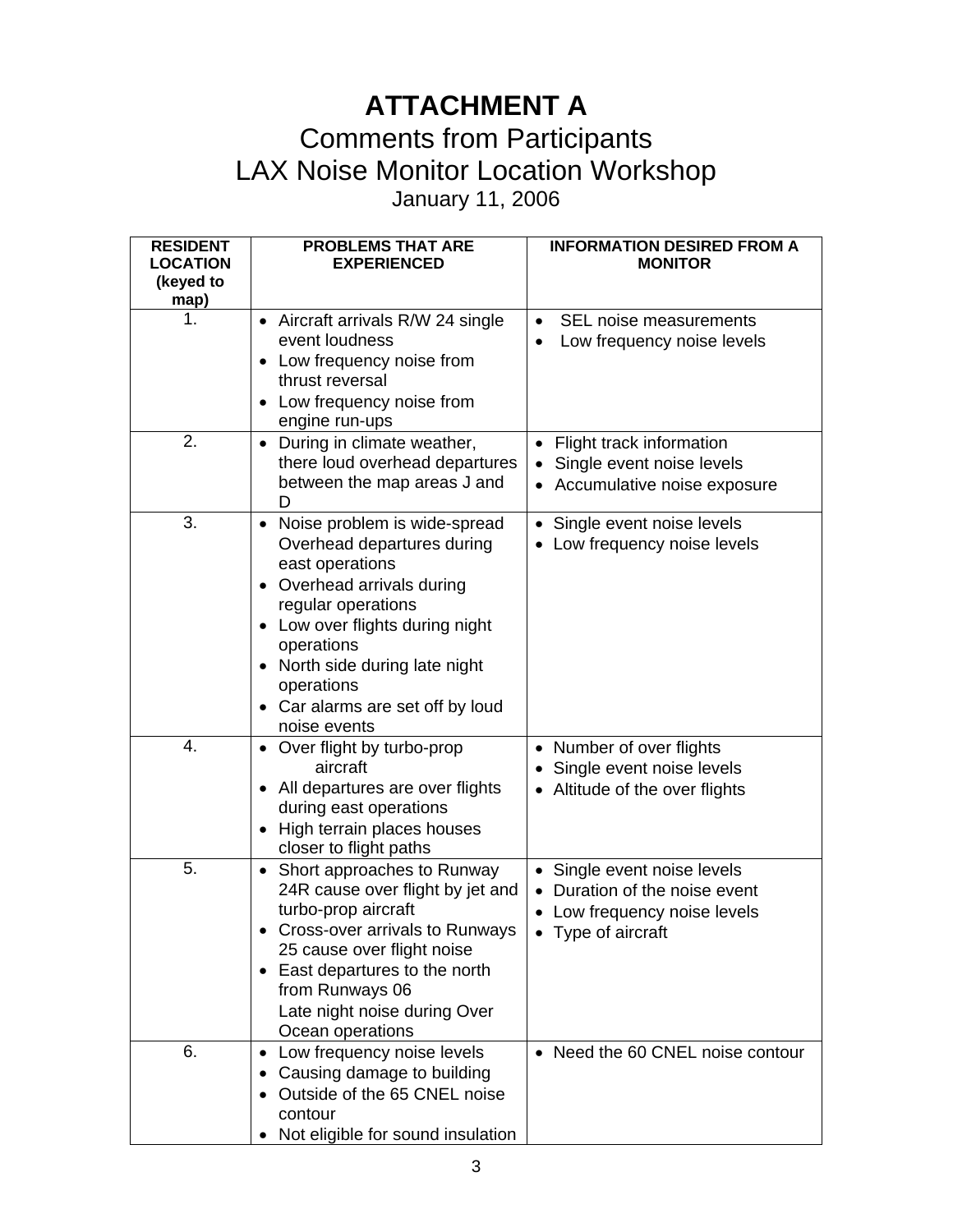| <b>RESIDENT</b><br><b>LOCATION</b> | <b>PROBLEMS THAT ARE</b><br><b>EXPERIENCED</b>                                                                                                                                                                                                                                                                    | <b>INFORMATION DESIRED FROM A</b><br><b>MONITOR</b>                                               |
|------------------------------------|-------------------------------------------------------------------------------------------------------------------------------------------------------------------------------------------------------------------------------------------------------------------------------------------------------------------|---------------------------------------------------------------------------------------------------|
| (keyed to map)                     |                                                                                                                                                                                                                                                                                                                   |                                                                                                   |
| 7.                                 | • Departure/arrival over flight of<br>North Lennox area<br>Late night operations<br>Impact Felton School, Lennox                                                                                                                                                                                                  | • Single event noise levels<br>• Frequency of flights day and night                               |
|                                    | Middle School and the St.<br><b>Margaret Center</b>                                                                                                                                                                                                                                                               |                                                                                                   |
| 8.                                 | • Turbo-prop departures are over<br>flights<br>Late night jet departures to the<br>east are over flights<br>Occurs during clear nights                                                                                                                                                                            | • Single event loudness<br>• Frequency of flights                                                 |
| 9.                                 | • Continuous over flight from<br>arrivals<br>• Late night east departures by<br>China Air                                                                                                                                                                                                                         | • Single event loudness<br>• Low frequency noise<br>Reverse thrust noise levels                   |
| 10.                                | Night time departures<br>$\bullet$<br>Engine maintenance run-ups<br>$\bullet$<br>Impact on Paso del Rey School<br>Noise levels above ambient level<br>Outside of the sound insulation<br>program area<br>Window rattling from low<br>frequency noise                                                              | • SEL noise levels<br>• Low frequency noise levels                                                |
| 11.                                | Arrivals between noon and 3 pm<br>$\bullet$<br>Midnight arrivals<br>٠<br>Sound insulation program is<br>$\bullet$<br>irregular in the neighborhood                                                                                                                                                                | • None                                                                                            |
| 12.                                | Turbo-prop departures are over<br>$\bullet$<br>flights<br>Late night jet departures to the<br>east are over flights<br>Occurs during clear nights<br>٠<br>Over flight by turbo-prop aircraft<br>All departures are over flights<br>during east operations<br>High terrain places houses<br>closer to flight paths | Comparison of ambient noise<br>levels to aircraft operations                                      |
| 13.                                | Midnight to 6 am east departures<br>$\bullet$<br>during Over Ocean Operations                                                                                                                                                                                                                                     | Single event noise levels<br>Frequency of occurrence<br><b>CNEL levels</b><br>Low frequency noise |
| 14.                                | (Same as comments 12)                                                                                                                                                                                                                                                                                             |                                                                                                   |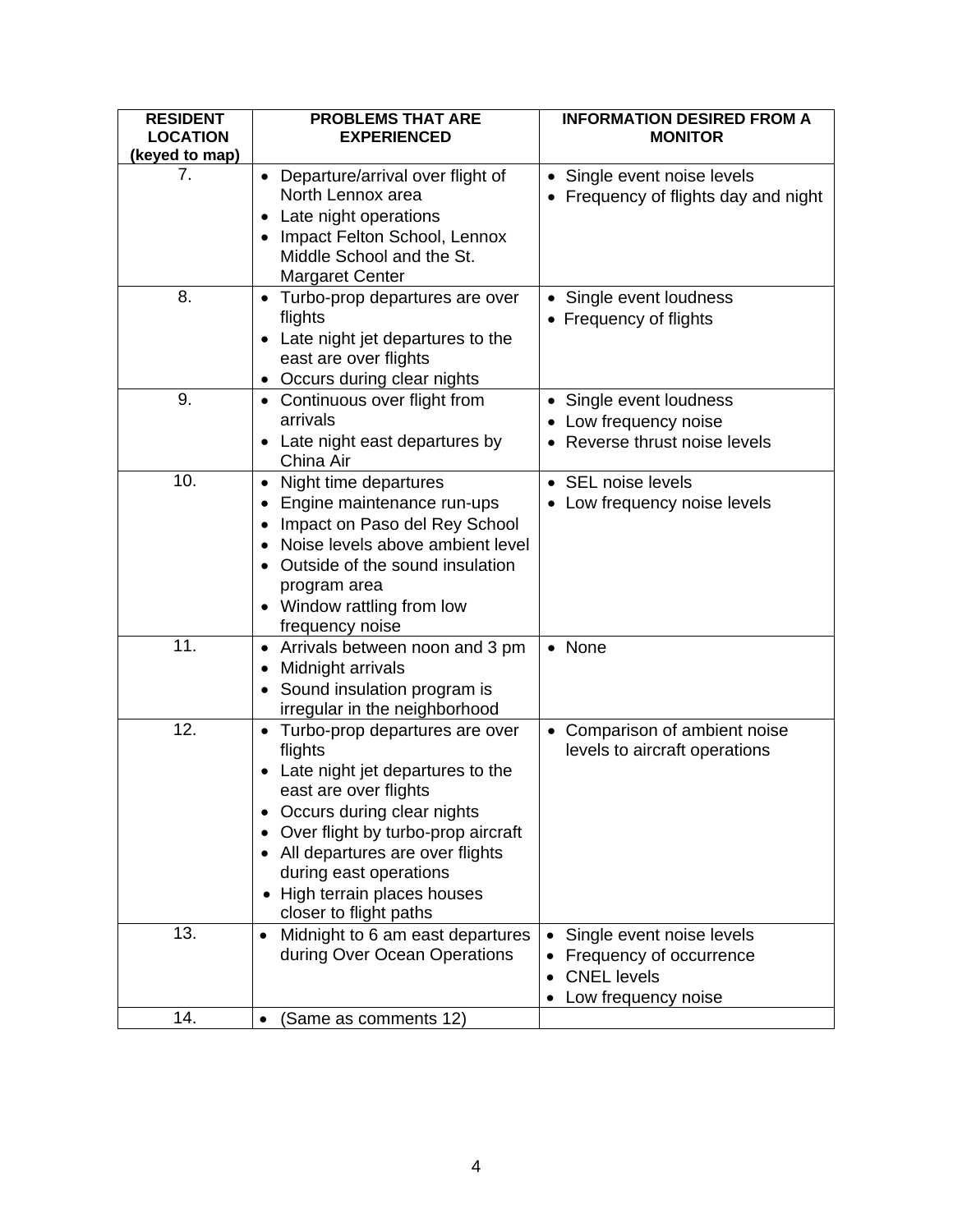| <b>RESIDENT</b><br><b>LOCATION</b> | <b>PROBLEMS THAT ARE</b><br><b>EXPERIENCED</b> | <b>INFORMATION DESIRED FROM A</b><br><b>MONITOR</b> |
|------------------------------------|------------------------------------------------|-----------------------------------------------------|
| (keyed to map)                     |                                                |                                                     |
| 15.                                | (Same as comments 12)<br>$\bullet$             | • Flight path altitudes                             |
|                                    | Low over flight late at night                  | Identify airlines involved                          |
|                                    | Single event noise levels                      | Frequency of occurrence                             |
|                                    | above ambient levels                           | Low frequency noise events                          |
|                                    | Frequent noise events<br>$\bullet$             |                                                     |
|                                    | Located on higher terrain<br>$\bullet$         |                                                     |
| 16.                                |                                                | • Single noise event information                    |
| (Roundtable                        |                                                | must be integrated with the flight                  |
| member                             |                                                | track data                                          |
| comment)                           |                                                |                                                     |
| 17.                                | Low flying aircraft over                       | • Single event noise levels                         |
|                                    | Monterey Park and the                          | • Plot of the CNEL levels                           |
|                                    | Montebello areas                               |                                                     |
|                                    | Past measurements indicate                     |                                                     |
|                                    | high single noise events                       |                                                     |
| 18.                                | In East Westchester the<br>$\bullet$           | • Need the 60 CNEL noise contour                    |
|                                    | proposed WE3 should be                         | plotted                                             |
|                                    | moved to the north                             |                                                     |
|                                    | WE2 should remain                              |                                                     |
| 19.                                | ES4 should be moved to                         | • Single event noise                                |
|                                    | pickup noise events from                       | • Low frequency noise events                        |
|                                    | reverse thrust                                 |                                                     |
| 20, 21, 22, 23.                    | Over flight from aircraft on<br>$\bullet$      | • Aircraft type                                     |
|                                    | <b>Daggett Departures</b>                      | • Single event noise levels                         |
|                                    | • Turbo-prop aircraft over                     | • Flight track                                      |
|                                    | flight below 5,000 feet                        | • Time of day/night                                 |
|                                    | Night jet departures to SAN                    |                                                     |
|                                    | are over flying the<br>Peninsula               |                                                     |
|                                    |                                                |                                                     |
|                                    | Higher terrain on the<br>Peninsula is a factor |                                                     |
|                                    | General noise from easterly                    |                                                     |
|                                    | departures                                     |                                                     |
| 24.                                | Southwest Los Angeles<br>$\bullet$             | • Need information qualify for sound                |
|                                    | area; 104 <sup>th</sup> Street north to        | insulation work                                     |
|                                    | Florence Ave; 78 <sup>th</sup> Street/         |                                                     |
|                                    | St. Andrews                                    |                                                     |
|                                    | High outside noise levels                      |                                                     |
| 25.                                | General area including:<br>$\bullet$           | • Quantification of noise events                    |
|                                    | Westchester/Playa del Rey/                     | • Flight track locations                            |
|                                    | <b>Culver City/View</b>                        | • Correlation of noise events with                  |
|                                    | Park/Windsor/Baldwin Hills                     |                                                     |
|                                    |                                                | human response                                      |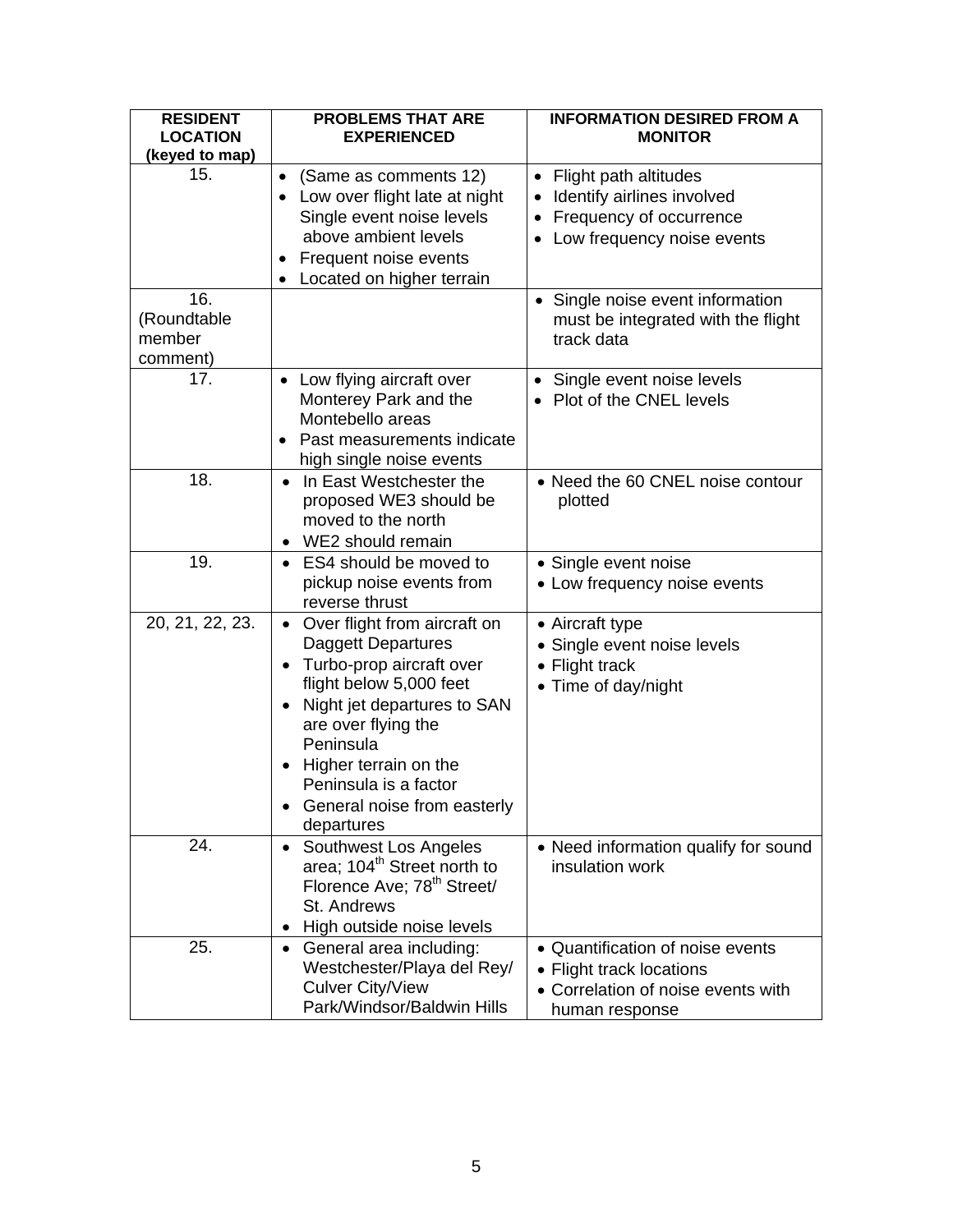#### Location

- Locations that do not appear to be well represented by either the existing noise monitor sites, or by the new sites being considered by LAWA staff, includes Nos. 2, 3, 5 and 10.
- Locations that are well beyond existing and proposed site locations include No. 17 in Monterey Park; Nos. 4,8,14,15 and 21 in the Central portion of the Palos Verdes Peninsula; and Nos. 12, 20, 22 and 23 in the south eastern portion of the PV Peninsula.

#### Noise Problems Experienced

The noise problems described by the workshop participants are listed in Attachment A, and are generally included in the Roundtable's current Work Program.

#### Information Desired

In addition to the CNEL noise exposure information required by the California State Noise Standards, additional data including single event noise levels, low frequency noise, flight paths and altitudes, number and time of noise events, types of aircraft and dates and times is also being requested. The new noise monitoring system will be capable of providing this kind of information.

#### **RECOMMENDATIONS**

The information received at the January  $11<sup>th</sup>$  workshop should be reviewed by the Noise Subcommittee at its February 8 meeting in order to provide comments and make specific recommendations to the full Roundtable. Based on its review, the Roundtable can then make its recommendations and submit them to LAWA Management.